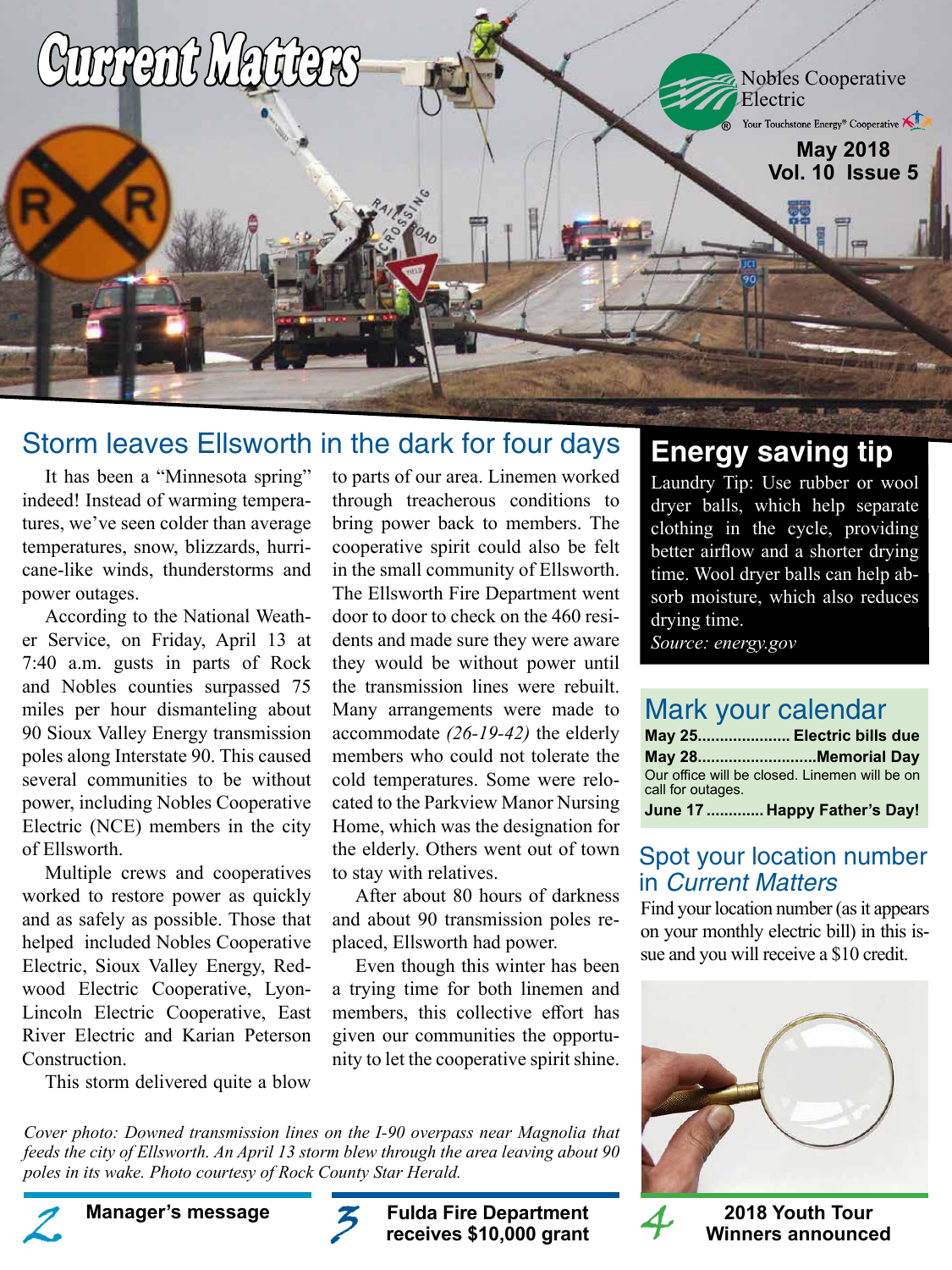



A word from your General Manager *Adam Tromblay*

#### 2018 Annual Meeting

I would like to thank the members that came to our annual meeting in Fulda on April 5. We tried something a little different this year by having it on an evening during the week. It was a success! The Fulda gym was full of members participating in elections, learning about cooperative services and using the open floor to ask questions and express their thoughts. The annual meeting is a great example of what makes a cooperative different and better than other utility business models.

#### Power outage felt in Ellsworth

Crews braved the storm and did all they could to repair the outages, while assisting Sioux Valley Energy in the clean up from the straight line winds that were experienced. These winds took out 90 transmission poles that feed the city of Ellsworth.

The large size of the transmission poles didn't allow NCE to help in all of the restoration effort. However, we were kept informed of the progress and did our best to pass on all relevant updates to the members as

### Take a minute to sign up for Auto Pay You may win a \$25 bill credit



Take a minute to **sign up for Auto Pay**. **You could win a \$25 credit** on your NCE bill.

Members who are already saving time and money with Auto Pay will be automatically entered in our monthly contest. **The Auto Pay promotion will run all year.** Each month a winner will be randomly selected to receive a \$25 credit on their electric bill.

There is no fee to sign up for Auto Pay. By enrolling, you choose to conveniently have your bill payment automatically deducted from your checking or savings account. This eliminates mailing payments and helps avoid late payments. Whether you're home or away, this service keeps your payments on time. No fees. No checks. No postage.

Visit our website (www.noblesce.coop), go to "Quick Links" and click on "Auto Pay Sign Up Form." You may also sign up by calling our office at 800- 776-0517. Join now to be eligible for our Auto Pay drawing.

the transmission crews worked day and night to restore power to Ellsworth. While we could not have predicted something of this *(539- 41-120)* scale happening, last year we began construction on a second line to power the city from the north. This project will continue, along with a line constructed from the west allowing us multiple options of backfeeding in the near future.

I want to thank our member-owners for their patience *(26-9-28)* and understanding following the April snowstorm, particularly the city of Ellsworth.

#### Spring planting

The calendar says it should be time for members to get in the fields and begin planting, while NCE begins our construction work plan. I'm hoping we can go right from this extended winter season into late spring weather and get the wheels of progress moving forward. Have a safe spring and planting season!



*Safety Team Accountable* 

2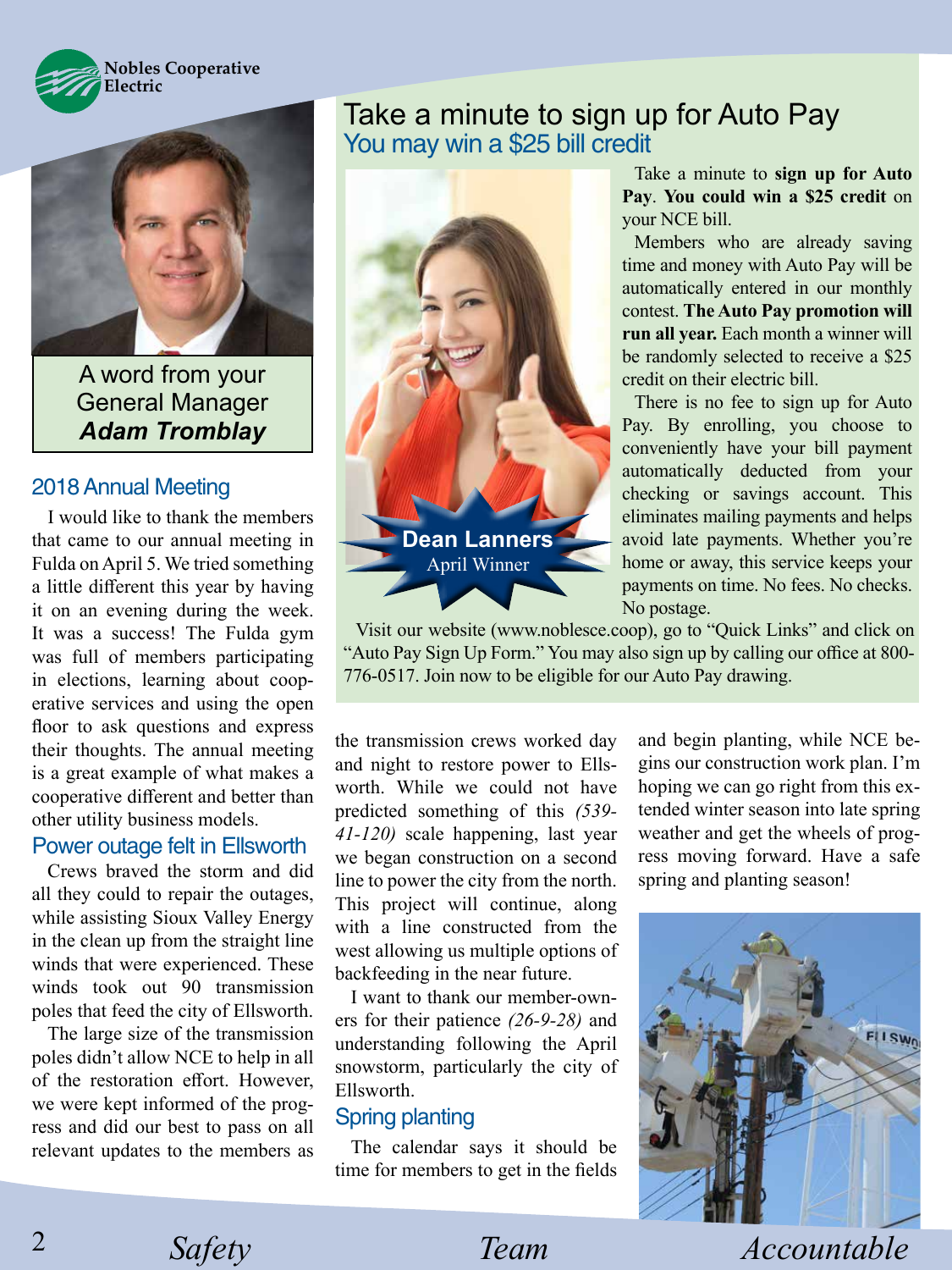

*NCE's General Manager Adam Tromblay (left) and Board President Ron Schwartau (right) presented a \$10,000 check to volunteers from the Fulda Fire Department.*

# NCE and CoBank award "Sharing Success" Grant to the Fulda Fire Department

NCE is pleased to announce the Fulda Fire Department in Fulda as the recipient of this year's NCE/Co-Bank "Sharing Success" Grant.

The Fulda Fire Department has been awarded two checks totaling \$10,000 – \$5,000 from NCE and \$5,000 from CoBank – to help purchase extracting equipment.

"Concern for community and cooperation among cooperatives are longstanding cooperative principles. Throughout rural America, cooperatives are working not only to provide value to their members but to improve the quality of life in their communities. We're delighted to be able to support an area volunteer fire department through CoBank's grant program. The people that make up these departments volunteer their time to respond to fires and other emergencies, and we are proud of the work they do in the rural communities that we mutually serve," said Adam Tromblay, NCE's general manager.

The annual "Sharing Success" grant opportunity, capped at \$10,000, is made possible by NCE, in partnership with CoBank – a national nonprofit cooperative bank owned by the rural American cooperatives it serves. CoBank established a \$3 million fund to match charitable contributions made by its cooperative members. The matching grant program is designed to celebrate the vital role that cooperatives play in individual communities across the country. CoBank states that partnering with their customers to support worthy causes they care about is a great way for them to make a positive difference and fulfill its mission of service to rural America.

"Thanks to our *(13-4-59)* board of directors and CoBank, the "Sharing Success" Grant has enabled NCE to give back to the communities we serve," Tromblay stated.

This is the second year NCE has awarded a "Sharing Success" grant to a local nonprofit. Applicants must be federally recognized as a  $501(c)(3)$ nonprofit organization.

NCE believes in commitment to community. We provide electric service to 6,700 members in Murray and Nobles counties.

## Member Corner Answers to questions from our members

#### *What is the difference between a kWh and kW?*

Think of electricity like a car. The odometer measures distance traveled, much like kilowatt-hours (kWh) measures energy used. The speedometer measures the maximum speed the car can travel, much like demand (kilowatt or kW) measures the maximum amount of energy used at one time. The car's motor is built for the maximum speed, regardless of how many miles it may travel. The same applies to electric systems.

NCE has to build the electric distribution system to accommodate the maximum amount of electricity needed, even if the members do not use the maximum capacity.



*What can I do to reduce my demand?*

Depending on your operation, there may be several ways you can adjust your demand on the electric system. Ask yourself these questions: Does all of your equipment need to be running at the same time? What energy efficiency improvements can be made?